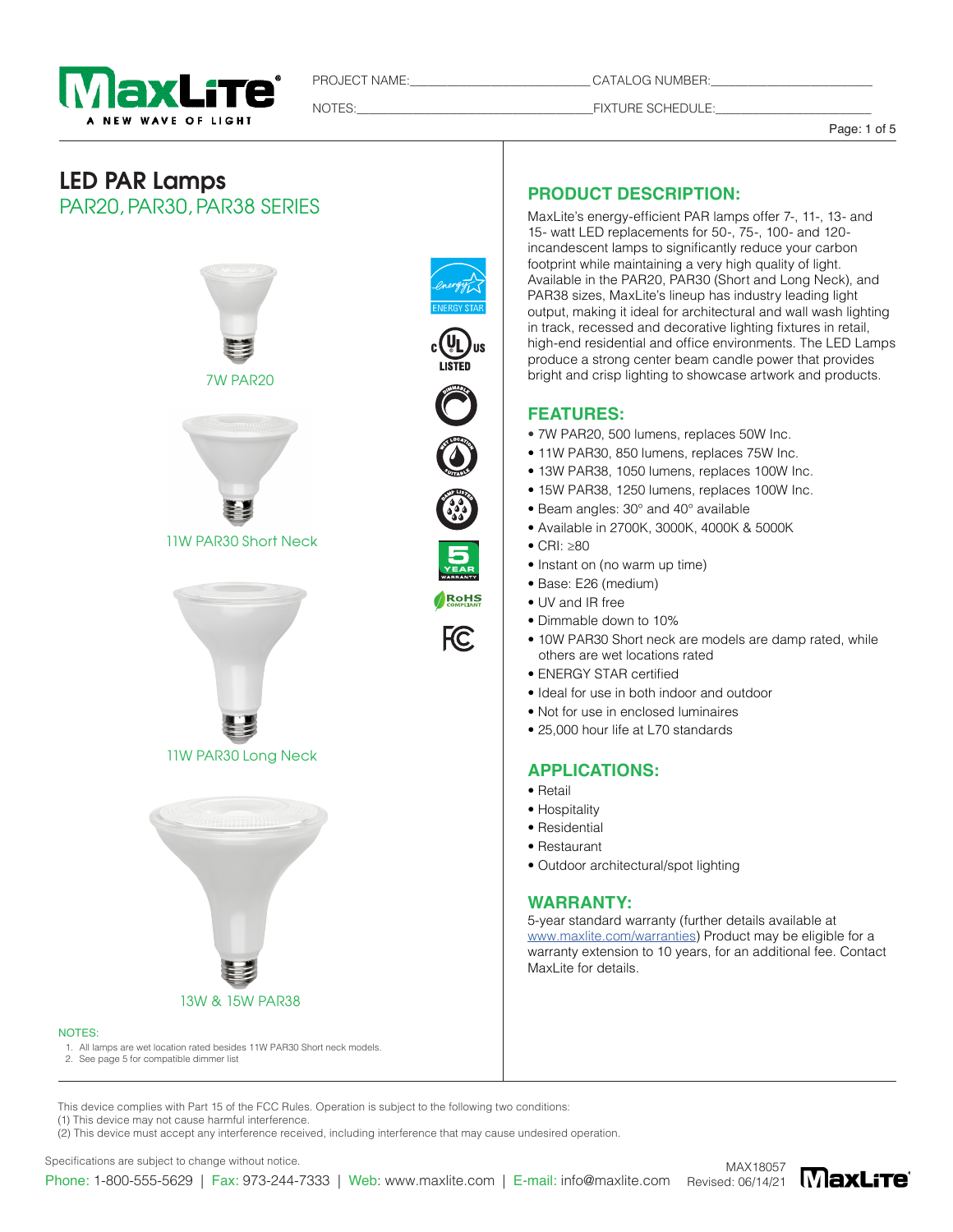

# LED PAR Lamps PAR20, PAR30, PAR38

Page: 2 of 5

| <b>SPECIFICATIONS:</b>               |                              | <b>PAR20</b>                  | <b>PAR30</b><br><b>Short Neck</b> | <b>PAR30</b><br><b>Long Neck</b>  | <b>PAR38</b>                  | <b>PAR38</b>           |  |  |  |
|--------------------------------------|------------------------------|-------------------------------|-----------------------------------|-----------------------------------|-------------------------------|------------------------|--|--|--|
| <b>ITEM</b>                          | <b>SPECIFICATION</b>         | <b>7 WATTS</b>                | <b>11 WATTS</b>                   | <b>11 WATTS</b>                   | <b>13 WATTS</b>               | <b>15 WATTS</b>        |  |  |  |
|                                      | Color Temperature            | 2700K, 3000K,<br>4000K        | 2700K, 3000K,<br>4000K, 5000K     | 2700K, 3000K,<br>4000K, 5000K     | 2700K, 3000K,<br>4000K, 5000K | 2700K, 3000K,<br>4000K |  |  |  |
|                                      | Lumens Delivered (Im)        | 500                           | 850                               | 850                               | 1050                          | 1250                   |  |  |  |
| <b>GENERAL</b><br><b>PERFORMANCE</b> | Efficacy (lm/w)              | 71                            | 77                                | 77                                | 80                            | 83                     |  |  |  |
|                                      | Equivalency                  | 50W                           | 75W                               | 75W                               | 100W                          | 100W                   |  |  |  |
|                                      | CRI<br>$\geq 80$             |                               |                                   |                                   |                               |                        |  |  |  |
|                                      | Lumen Maintenance (L70)      | 25,000 hours                  |                                   |                                   |                               |                        |  |  |  |
|                                      | Power Factor                 | $\geq 0.90$                   |                                   |                                   |                               |                        |  |  |  |
| <b>ELECTRICAL</b>                    | Input Voltage                | <b>120V</b>                   |                                   |                                   |                               |                        |  |  |  |
| <b>PHYSICAL</b>                      | <b>Operating Temperature</b> | $-4^\circ$ F to $104^\circ$ F |                                   |                                   |                               |                        |  |  |  |
|                                      | Environment                  | Dry, Damp, Wet                | Dry, Damp                         | Dry, Damp, Wet                    | Dry, Damp, Wet                | Dry, Damp, Wet         |  |  |  |
| <b>APPLICATION</b>                   | Certification                |                               |                                   | UL Listed, ENERGY STAR, FCC, LM80 |                               |                        |  |  |  |
|                                      | Warranty                     |                               |                                   | 5 year standard warranty          |                               |                        |  |  |  |

# **ORDERING (FLOOD MODELS):**

| <b>ORDER</b><br><b>CODE</b> | <b>MODEL NUMBER</b>                           | <b>ENERGY</b><br><b>STAR ID</b> | <b>WATTAGE</b> | <b>DELIVERED</b><br><b>LUMENS</b> | EFFI-<br><b>CACY</b><br>(Im/W) | <b>INCANDESCENT</b><br><b>EQUIVALENCY</b> | <b>BEAM</b><br><b>ANGLE</b> | <b>CBCP</b><br>(cd) | CRI | CCT(K) | <b>DIMENSION</b><br>(MOL" X W") | <b>CARTON</b><br>QTY |
|-----------------------------|-----------------------------------------------|---------------------------------|----------------|-----------------------------------|--------------------------------|-------------------------------------------|-----------------------------|---------------------|-----|--------|---------------------------------|----------------------|
|                             | <b>PAR20 - WET LOCATION RATED</b>             |                                 |                |                                   |                                |                                           |                             |                     |     |        |                                 |                      |
| 14099200                    | 7P20WD27FL                                    | 2319718                         |                |                                   |                                |                                           |                             | 1135                | 83  | 2700K  |                                 |                      |
| 14099201                    | 7P20WD30FL                                    | 2319714                         | 7W             | 500                               | 71                             | 50W Inc.                                  | $40^{\circ}$                | 969                 | 84  | 3000K  | 3.19" x<br>2.48"                | 24pcs                |
| 14099202                    | 7P20WD40FL                                    | 2319716                         |                |                                   |                                |                                           |                             | 1169                | 84  | 4000K  |                                 |                      |
|                             | <b>PAR30 SHORT NECK - DAMP LOCATION RATED</b> |                                 |                |                                   |                                |                                           |                             |                     |     |        |                                 |                      |
| 14099226                    | 11P30D27FL                                    | 2320591                         |                |                                   |                                |                                           |                             | 1649                | 84  | 2700K  | $3.62"$ x<br>3.74"              |                      |
| 14099227                    | 11P30D30FL                                    | 2320592                         | 11W            | 850                               | 77                             | 75W Inc.                                  | $40^{\circ}$                | 1536                | 84  | 3000K  |                                 | 24pcs                |
| 14099228                    | 11P30D40FL                                    | 2320593                         |                |                                   |                                |                                           |                             | 1586                | 83  | 4000K  |                                 |                      |
| 14099229                    | 11P30D50FL                                    | 2320594                         |                |                                   |                                |                                           |                             | 1668                | 84  | 5000K  |                                 |                      |
|                             | <b>PAR30 LONG NECK - WET LOCATION RATED</b>   |                                 |                |                                   |                                |                                           |                             |                     |     |        |                                 |                      |
| 14099203                    | 11P30WLND27FL                                 | 2320587                         |                |                                   | 77                             | 75W Inc.                                  | $40^{\circ}$                | 1917                | 83  | 2700K  | $4.57" \times$<br>3.74"         | 24pcs                |
| 14099204                    | 11P30WLND30FL                                 | 2320588                         | 11W            | 850                               |                                |                                           |                             | 1564                | 84  | 3000K  |                                 |                      |
| 14099205                    | 11P30WLND40FL                                 | 2320589                         |                |                                   |                                |                                           |                             | 1605                | 83  | 4000K  |                                 |                      |
| 103237                      | 11P30WLND50FL                                 | 2344719                         |                |                                   |                                |                                           |                             | 1605                | 83  | 5000K  |                                 |                      |
|                             | <b>PAR38 - WET LOCATION RATED</b>             |                                 |                |                                   |                                |                                           |                             |                     |     |        |                                 |                      |
| 14099206                    | 13P38WD27FL                                   | 2319699                         |                |                                   |                                |                                           |                             | 2578                | 83  | 2700K  |                                 |                      |
| 14099207                    | 13P38WD30FL                                   | 2319700                         | 13W            | 1050                              | 80                             | 100W Inc.                                 | $40^{\circ}$                | 1886                | 84  | 3000K  |                                 |                      |
| 14099208                    | 13P38WD40FL                                   | 2319701                         |                |                                   |                                |                                           |                             | 2424                | 83  | 4000K  |                                 |                      |
| 14099209                    | 13P38WD50FL                                   | 2321219                         |                |                                   |                                |                                           |                             | 2163                | 84  | 5000K  | $5.16"$ x<br>4.72"              | 24pcs                |
| 14099210                    | 15P38WD27FL                                   | 2318566                         |                |                                   |                                |                                           |                             | 2411                | 83  | 2700K  |                                 |                      |
| 14099211                    | 15P38WD30FL                                   | 2318567                         | <b>15W</b>     | 1250                              | 83                             | 100W Inc.                                 | $40^{\circ}$                | 2527                | 83  | 3000K  |                                 |                      |
| 14099212                    | 15P38WD40FL                                   | 2321100                         |                |                                   |                                |                                           |                             | 2870                | 84  | 4000K  |                                 |                      |

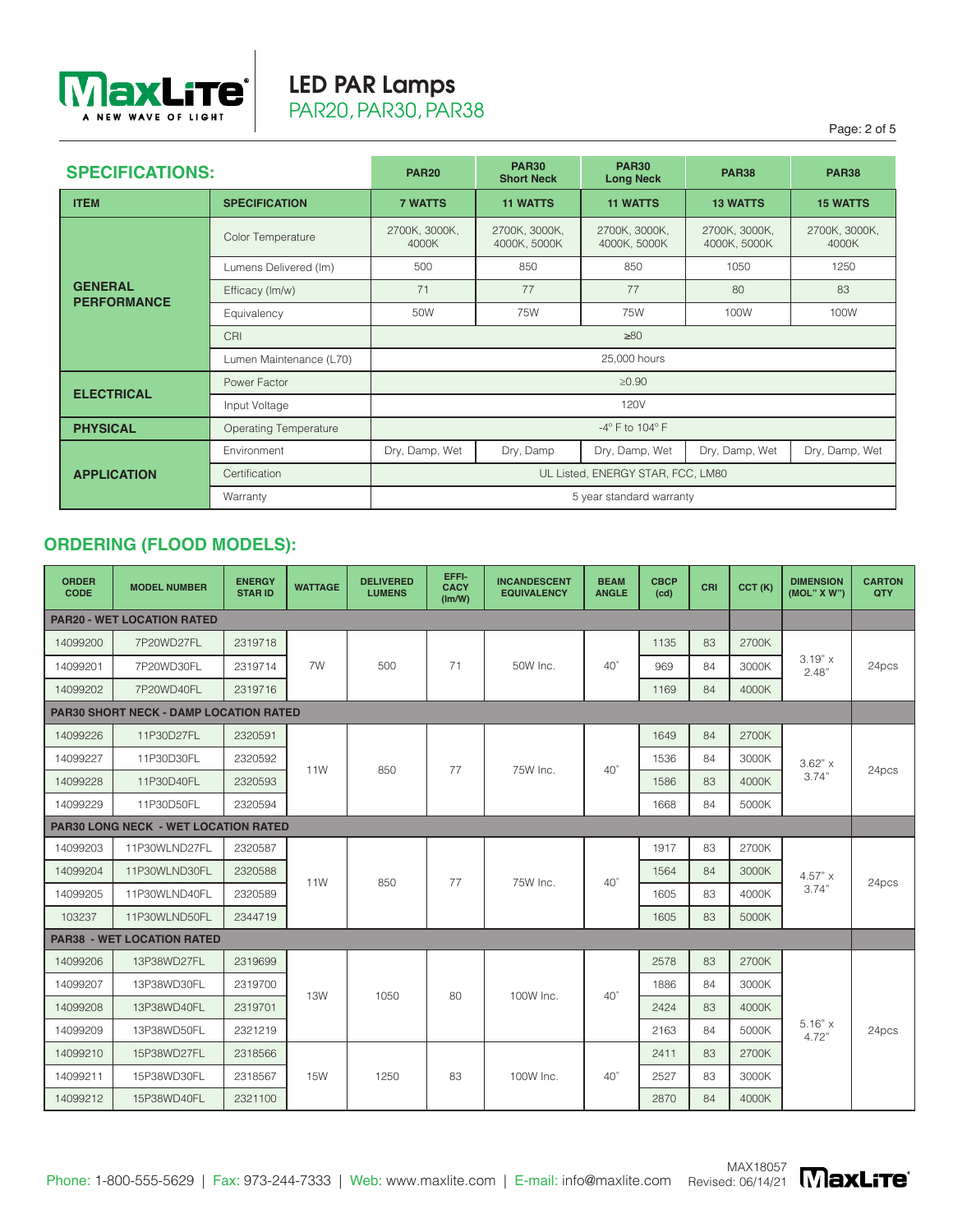

# **ORDERING (NARROW FLOOD MODELS):**

| <b>ORDER</b><br><b>CODE</b>       | <b>MODEL NUMBER</b>                           | <b>ENERGY</b><br><b>STAR ID</b> | <b>WATTAGE</b> | <b>DELIVERED</b><br><b>LUMENS</b> | <b>EFFICACY</b><br>(lm/W) | <b>INCANDESCENT</b><br><b>EQUIVALENCY</b> | <b>BEAM</b><br><b>ANGLE</b> | <b>CBCP</b><br>(cd) | <b>CRI</b> | CCT(K) | <b>DIMENSION</b><br>(MOL" X W") | <b>CARTON</b><br>QTY |       |
|-----------------------------------|-----------------------------------------------|---------------------------------|----------------|-----------------------------------|---------------------------|-------------------------------------------|-----------------------------|---------------------|------------|--------|---------------------------------|----------------------|-------|
| <b>PAR20 - WET LOCATION RATED</b> |                                               |                                 |                |                                   |                           |                                           |                             |                     |            |        |                                 |                      |       |
| 14099213                          | 7P20WD27NF                                    | 2319713                         |                |                                   |                           |                                           |                             | 1366                | 83         | 2700K  |                                 |                      |       |
| 14099214                          | 7P20WD30NF                                    | 2319715                         | 7W             | 500                               | 71                        | 50W Inc.                                  | $30^\circ$                  | 1533                | 84         | 3000K  | $3.19" \times$<br>2.48"         | 24pcs                |       |
| 14099215                          | 7P20WD40NF                                    | 2319717                         |                |                                   |                           |                                           |                             | 1639                | 84         | 4000K  |                                 |                      |       |
|                                   | <b>PAR30 SHORT NECK - DAMP LOCATION RATED</b> |                                 |                |                                   |                           |                                           |                             |                     |            |        |                                 |                      |       |
| 14099230                          | 11P30D27NF                                    | 2321052                         |                |                                   |                           |                                           |                             | 2460                | 84         | 2700K  | $3.62"$ x<br>3.74"              |                      |       |
| 14099231                          | 11P30D30NF                                    | 2321050                         | 11W            | 850                               | 77                        | 75W Inc.                                  | $30^\circ$                  | 2415                | 80         | 3000K  |                                 | 24pcs                |       |
| 14099232                          | 11P30D40NF                                    | 2321053                         |                |                                   |                           |                                           |                             | 2297                | 83         | 4000K  |                                 |                      |       |
| 14099233                          | 11P30D50NF                                    | 2321051                         |                |                                   |                           |                                           |                             | 2569                | 84         | 5000K  |                                 |                      |       |
|                                   | <b>PAR30 LONG NECK - WET LOCATION RATED</b>   |                                 |                |                                   |                           |                                           |                             |                     |            |        |                                 |                      |       |
| 14099216                          | 11P30WLND27NF                                 | 2321055                         |                |                                   |                           |                                           | $30^\circ$                  | 2460                | 83         | 2700K  |                                 |                      |       |
| 14099217                          | 11P30WLND30NF                                 | 2321054                         | 11W            | 850                               | 77                        | 75W Inc.                                  |                             | $25^\circ$          | 3043       | 84     | 3000K                           | 4.57" x<br>3.74"     | 24pcs |
| 14099218                          | 11P30WLND40NF                                 | 2321056                         |                |                                   |                           |                                           |                             | 2548                | 83         | 4000K  |                                 |                      |       |
|                                   | <b>PAR38 - WET LOCATION RATED</b>             |                                 |                |                                   |                           |                                           |                             |                     |            |        |                                 |                      |       |
| 14099219                          | 13P38WD27NF                                   | 2321280                         |                |                                   |                           |                                           |                             | 3261                | 83         | 2700K  |                                 |                      |       |
| 14099220                          | 13P38WD30NF                                   | 2321282                         | <b>13W</b>     | 1050                              | 80                        |                                           |                             | 3452                | 84         | 3000K  |                                 |                      |       |
| 14099221                          | 13P38WD40NF                                   | 2321281                         |                |                                   |                           |                                           |                             | 3460                | 80         | 4000K  |                                 |                      |       |
| 14099222                          | 13P38WD50NF                                   | 2321283                         |                |                                   |                           | 100W Inc.                                 | $30^\circ$                  | 3678                | 84         | 5000K  | $5.16" \times$<br>4.72"         | 24pcs                |       |
| 14099223                          | 15P38WD27NF                                   | 2321101                         |                |                                   |                           |                                           |                             | 3333                | 80         | 2700K  |                                 |                      |       |
| 14099224                          | 15P38WD30NF                                   | 2321102                         | <b>15W</b>     | 1250                              | 83                        |                                           |                             | 3483                | 82         | 3000K  |                                 |                      |       |
| 14099225                          | 15P38WD40NF                                   | 2321103                         |                |                                   |                           |                                           |                             | 3942                | 83         | 5000K  |                                 |                      |       |



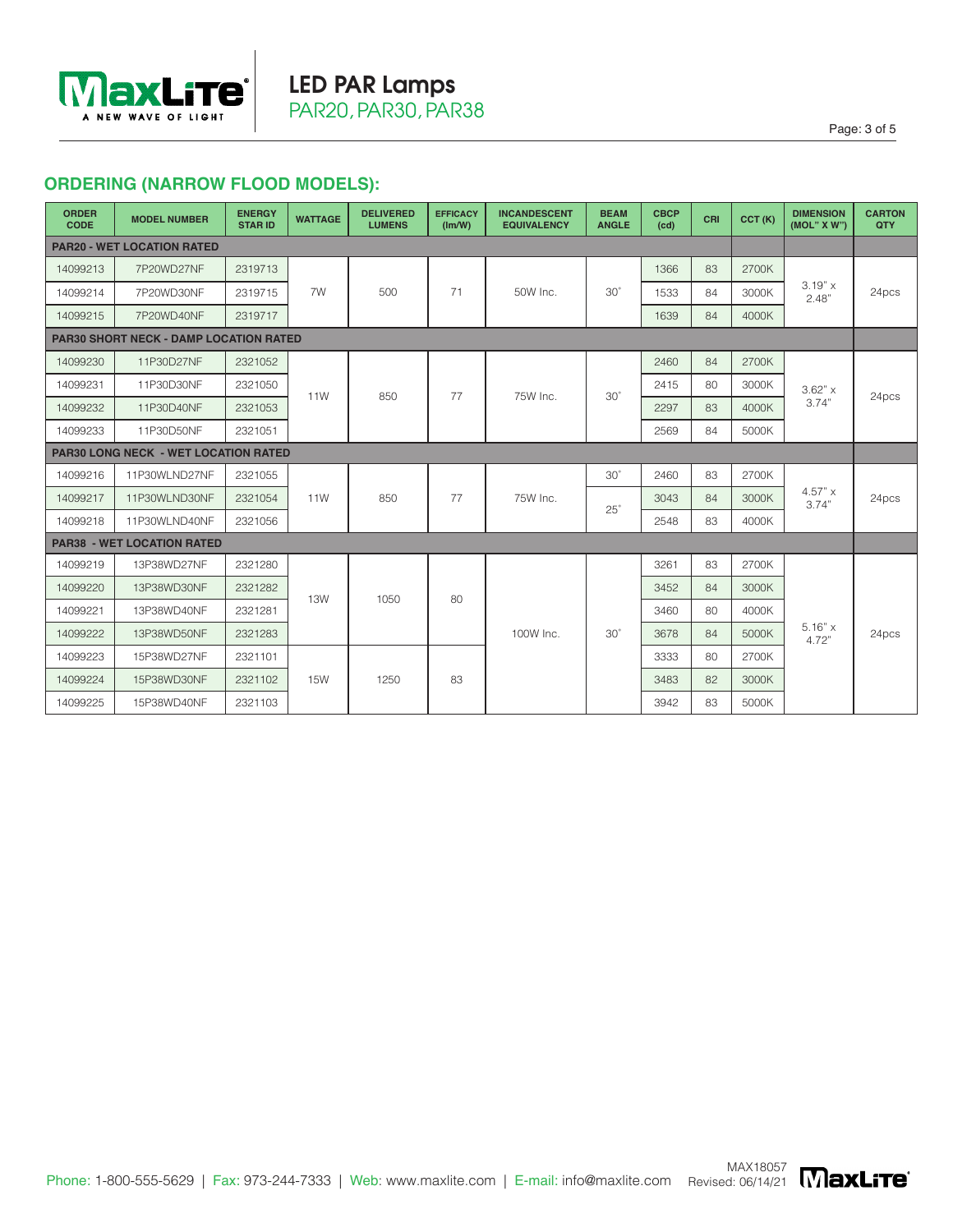

### **COMPATIBLE DIMMERS FOR 7P20WDXXFL & 7P20WDXXNF:**

| <b>BRAND</b>   | <b>MODEL</b>             | <b>COMPATIBLE</b> | <b>BRAND</b>   | <b>MODEL</b>       | <b>COMPATIBLE</b> |
|----------------|--------------------------|-------------------|----------------|--------------------|-------------------|
| <b>ADRONE</b>  | ADPD453LW2               | <b>YES</b>        |                | DV-603PH-WH        | <b>YES</b>        |
| AH             | SDM/600/WHTTE            | <b>YES</b>        |                | DVCL-153P-WH       | <b>YES</b>        |
| <b>ALMOND</b>  | LUXDM600-12              | <b>YES</b>        |                | DVCL-153P-WH-3     | <b>YES</b>        |
| <b>CTL</b>     | DM600-12-3               | <b>YES</b>        |                | DVELV-303P-WH      | <b>YES</b>        |
|                | HCL453PTC                | <b>YES</b>        |                | MACL-153M-WH       | <b>YES</b>        |
| <b>LEGRAND</b> | RHCL453PW                | <b>YES</b>        |                | MACL-153MH-WH      | <b>YES</b>        |
|                | <b>YES</b><br>603-6631-A |                   | MACL-153MLH-WH | <b>YES</b>         |                   |
|                | 6631-A                   | <b>YES</b>        |                | MACL-153MLRHW-WH   | <b>YES</b>        |
|                | 6631-LA                  | <b>YES</b>        | <b>LUTRON</b>  | MACL-153MR-WH      | <b>YES</b>        |
|                | 6672                     | <b>YES</b>        |                | MAELV-600-WH       | <b>YES</b>        |
| <b>LEVITON</b> | 6683-10Z                 | <b>YES</b>        |                | MSCL-OP153MH-WH    | <b>YES</b>        |
|                | <b>IPI06-1LZ</b>         | <b>YES</b>        |                | S-600              | <b>YES</b>        |
|                | NO. 6681                 | <b>YES</b>        |                | S-600-IV           | <b>YES</b>        |
|                | NO.6631                  | <b>YES</b>        |                | S-600H-WH          | <b>YES</b>        |
|                | AYCL-153PH               | <b>YES</b>        |                | <b>TG-600PH-IV</b> | <b>YES</b>        |
|                | CTCL-153PDH-WH           | <b>YES</b>        |                | TGCL-153PH-WH      | <b>YES</b>        |
|                | D-600R-IV                | <b>YES</b>        | <b>MAXXIMA</b> | MEW-DM600          | <b>YES</b>        |
| <b>LUTRON</b>  | D-600R-WH                | <b>YES</b>        |                |                    |                   |
|                | D-600RH-DK               | <b>YES</b>        |                |                    |                   |
|                | DV-600PH-WH              | <b>YES</b>        |                |                    |                   |
|                | DV-603PH-WH              | <b>YES</b>        |                |                    |                   |

| <b>MODEL</b>     | <b>COMPATIBLE</b> | <b>BRAND</b>   | <b>MODEL</b>       | <b>COMPATIBLE</b> |
|------------------|-------------------|----------------|--------------------|-------------------|
| ADPD453LW2       | <b>YES</b>        |                | DV-603PH-WH        | <b>YES</b>        |
| SDM/600/WHTTE    | <b>YES</b>        |                | DVCL-153P-WH       | <b>YES</b>        |
| LUXDM600-12      | <b>YES</b>        |                | DVCL-153P-WH-3     | <b>YES</b>        |
| DM600-12-3       | <b>YES</b>        |                | DVELV-303P-WH      | <b>YES</b>        |
| HCL453PTC        | <b>YES</b>        |                | MACL-153M-WH       | <b>YES</b>        |
| RHCL453PW        | <b>YES</b>        |                | MACL-153MH-WH      | <b>YES</b>        |
| 603-6631-A       | <b>YES</b>        |                | MACL-153MLH-WH     | <b>YES</b>        |
| 6631-A           | <b>YES</b>        | <b>LUTRON</b>  | MACL-153MLRHW-WH   | <b>YES</b>        |
| 6631-LA          | <b>YES</b>        |                | MACL-153MR-WH      | <b>YES</b>        |
| 6672             | <b>YES</b>        |                | MAELV-600-WH       | <b>YES</b>        |
| 6683-10Z         | <b>YES</b>        |                | MSCL-OP153MH-WH    | <b>YES</b>        |
| <b>IPI06-1LZ</b> | <b>YES</b>        |                | S-600              | <b>YES</b>        |
| NO. 6681         | <b>YES</b>        |                | S-600-IV           | <b>YES</b>        |
| NO.6631          | <b>YES</b>        |                | S-600H-WH          | <b>YES</b>        |
| AYCL-153PH       | <b>YES</b>        |                | <b>TG-600PH-IV</b> | <b>YES</b>        |
| CTCL-153PDH-WH   | <b>YES</b>        |                | TGCL-153PH-WH      | <b>YES</b>        |
| D-600R-IV        | <b>YES</b>        | <b>MAXXIMA</b> | MEW-DM600          | <b>YES</b>        |

# **COMPATIBLE DIMMERS FOR 11P30DXXFL, 11P30DXXNF, 11P30WLNDXXFL & 11P30WLNDXXNF:**

| <b>BRAND</b>   | <b>MODEL</b>  | <b>COMPATIBLE</b> | <b>BRAND</b>   | <b>MODEL</b>     | <b>COMPATIBLE</b> |
|----------------|---------------|-------------------|----------------|------------------|-------------------|
| <b>ADRONE</b>  | ADPD453LW2    | <b>YES</b>        |                | DV-603PH-WH      | <b>YES</b>        |
| AH             | SDM/600/WHTTE | <b>YES</b>        |                | DVCL-153P-WH     | <b>YES</b>        |
| <b>ALMOND</b>  | LUXDM600-12   | <b>YES</b>        |                | DVCL-153P-WH-3   | <b>YES</b>        |
| <b>CTL</b>     | DM600-12-3    | <b>YES</b>        |                | DVELV-303P-WH    | <b>YES</b>        |
| <b>LEGRAND</b> | HCL453PTC     | <b>YES</b>        |                | MACL-153M-WH     | <b>YES</b>        |
|                | RHCL453PW     | <b>YES</b>        |                | MACL-153MH-WH    | <b>YES</b>        |
|                | 6684          | <b>YES</b>        |                | MACL-153MLH-WH   | <b>YES</b>        |
|                | 6681          | <b>YES</b>        |                | MACL-153MLRHW-WH | <b>YES</b>        |
|                | 603-6631-A    | <b>YES</b>        | <b>LUTRON</b>  | MACL-153MR-WH    | <b>YES</b>        |
| <b>LEVITON</b> | 6631-A        | <b>YES</b>        |                | MAELV-600-WH     | <b>YES</b>        |
|                | 6631-LA       | <b>YES</b>        |                | MSCL-OP153MH-WH  | <b>YES</b>        |
|                | IPI06-1LZ     | <b>YES</b>        |                | S-600            | <b>YES</b>        |
|                | NO.6631       | <b>YES</b>        |                | S-600-IV         | <b>YES</b>        |
|                | NO.6672       | <b>YES</b>        |                | S-600H-WH        | <b>YES</b>        |
|                | AYCL-153P-WH  | <b>YES</b>        |                | SCL-153PH-WH     | <b>YES</b>        |
|                | AYCL-153PH    | <b>YES</b>        |                | TG-600PH-IV      | <b>YES</b>        |
|                | D-600PH-DK    | <b>YES</b>        |                | TGCL-153PH-WH    | <b>YES</b>        |
|                | D-600R-IV     | <b>YES</b>        | <b>MAXXIMA</b> | MEW-DM600        | <b>YES</b>        |
| <b>LUTRON</b>  | D-600R-WH     | <b>YES</b>        |                |                  |                   |
|                | D-600RH-DK    | <b>YES</b>        |                |                  |                   |
|                | DV-600PH-WH   | <b>YES</b>        |                |                  |                   |
|                | DV-603PH-WH   | <b>YES</b>        |                |                  |                   |